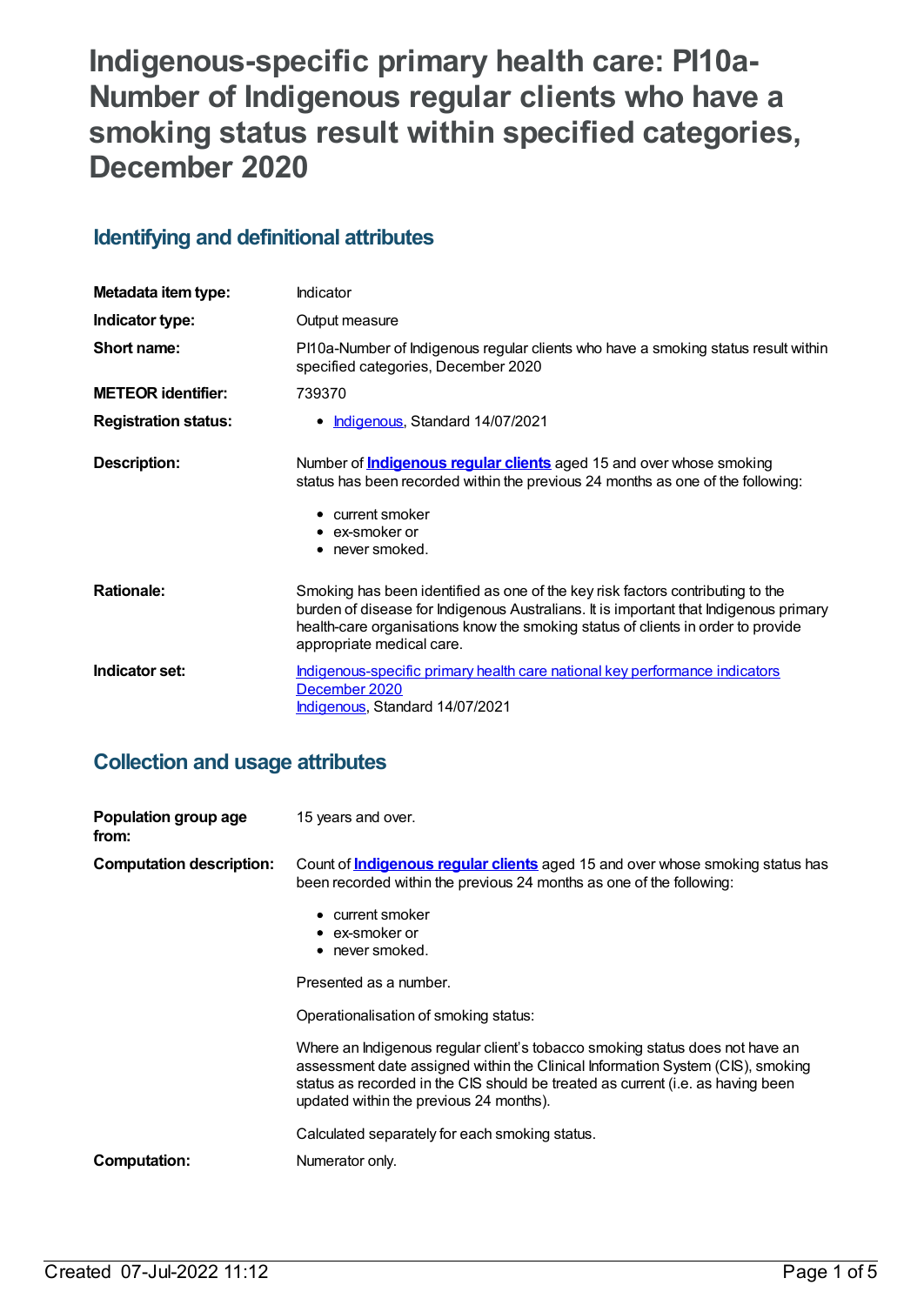**Numerator:** Calculation A: Number of Indigenous regular clients aged 15 and over whose smoking status has been recorded as 'current smoker' within the previous 24 months.

> Calculation B: Number of Indigenous regular clients aged 15 and over whose smoking status has been recorded as 'ex-smoker' within the previous 24 months.

Calculation C: Number of Indigenous regular clients aged 15 and over whose smoking status has been recorded as 'never smoked' within the previous 24 months.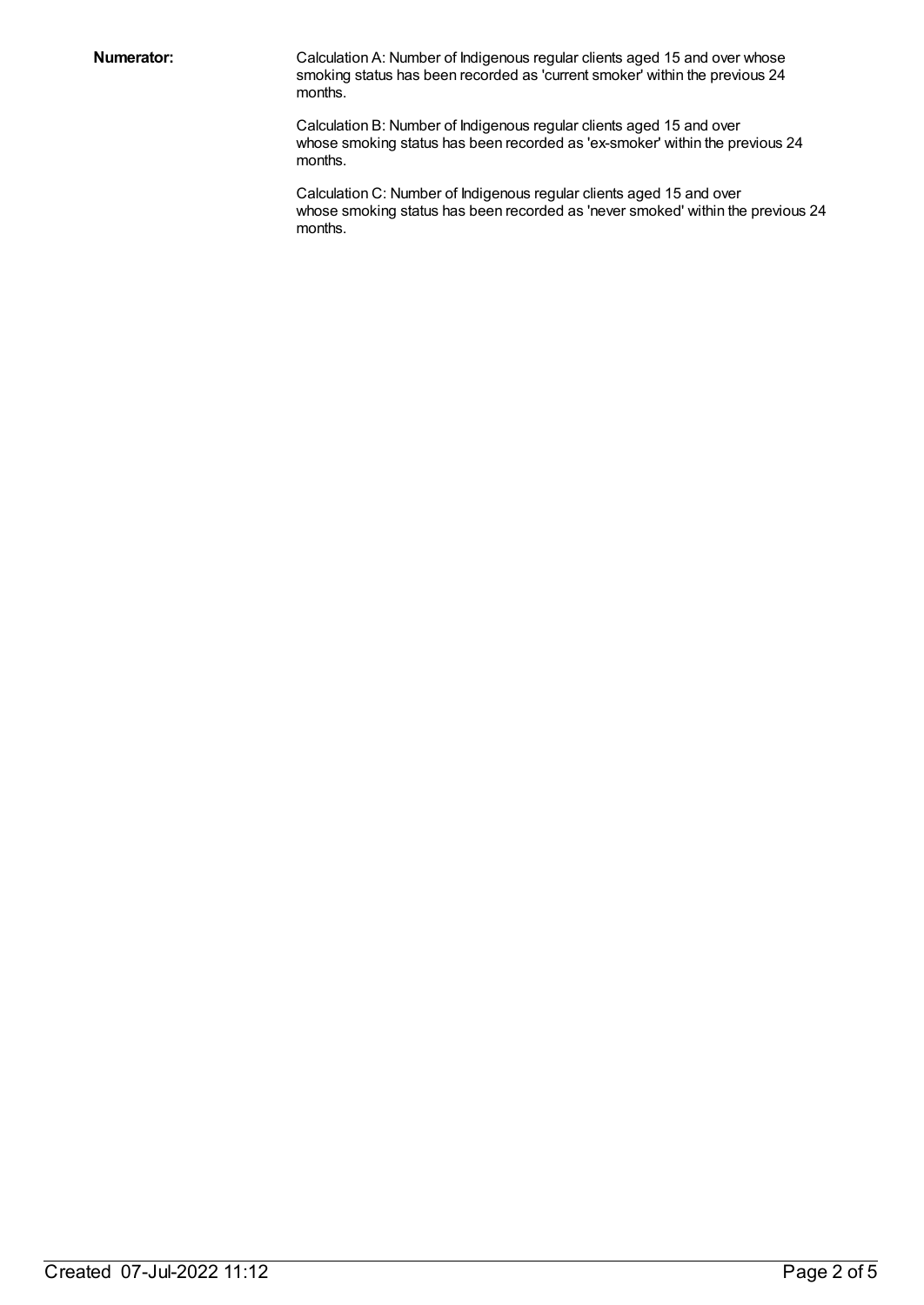#### [Person—tobacco](https://meteor.aihw.gov.au/content/270311) smoking status, code N

#### **Data Source**

[Indigenous-specific](https://meteor.aihw.gov.au/content/737914) primary health care national Key Performance Indicators (nKPI) data collection

#### **NMDS / DSS**

[Indigenous-specific](https://meteor.aihw.gov.au/content/738532) primary health care NBEDS December 2020

#### **Guide for use**

'Daily smoker', 'weekly smoker' and 'irregular smoker' are aggregated into 'current smoker'.

#### **Data Element / Data Set**

Person-age, total years N[NN]

**Data Source**

[Indigenous-specific](https://meteor.aihw.gov.au/content/737914) primary health care national Key Performance Indicators (nKPI) data collection

#### **NMDS / DSS**

[Indigenous-specific](https://meteor.aihw.gov.au/content/738532) primary health care NBEDS December 2020

**Guide for use**

Aged 15 and over only.

### **Data Element / Data Set**

Person-Indigenous status, code N

#### **Data Source**

[Indigenous-specific](https://meteor.aihw.gov.au/content/737914) primary health care national Key Performance Indicators (nKPI) data collection

#### **NMDS / DSS**

[Indigenous-specific](https://meteor.aihw.gov.au/content/738532) primary health care NBEDS December 2020

#### **Guide for use**

Indigenous only.

### **Data Element / Data Set**

[Person—regular](https://meteor.aihw.gov.au/content/686291) client indicator, yes/no code N

#### **Data Source**

[Indigenous-specific](https://meteor.aihw.gov.au/content/737914) primary health care national Key Performance Indicators (nKPI) data collection

#### **NMDS / DSS**

[Indigenous-specific](https://meteor.aihw.gov.au/content/738532) primary health care NBEDS December 2020

#### **Guide for use**

Regular clients only.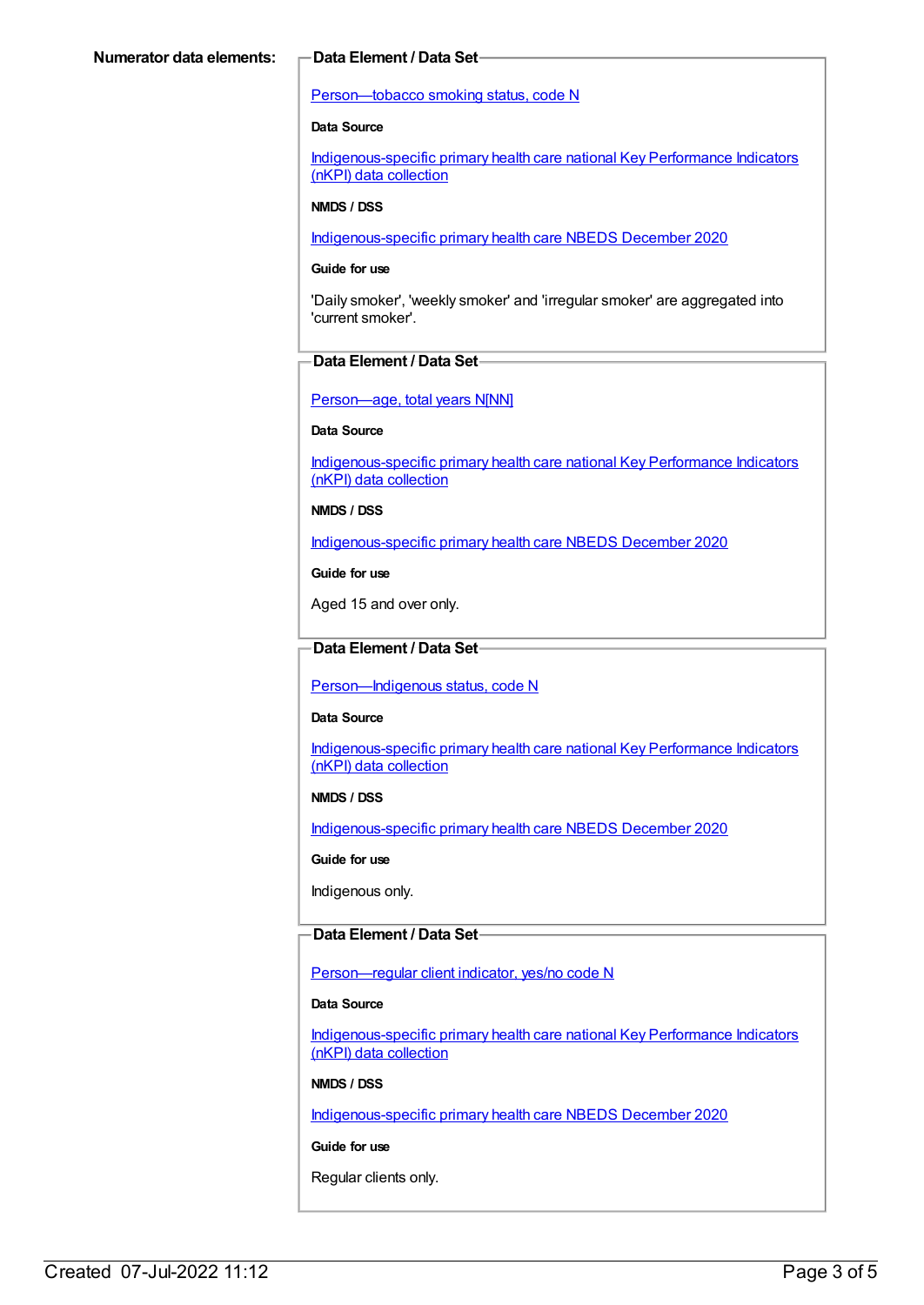| Disaggregation:                         | 1. Sex:<br>a) Male<br>b) Female.                                                                                                 |
|-----------------------------------------|----------------------------------------------------------------------------------------------------------------------------------|
|                                         | 2. Age group:<br>a) 15-24 years<br>b) 25-34 years<br>c) 35-44 years<br>d) 45-54 years<br>e) 55-64 years<br>f) 65 years and over. |
| <b>Disaggregation data</b><br>elements: | Data Element / Data Set-<br>Person-age, total years N[NN]                                                                        |
|                                         | <b>Data Source</b>                                                                                                               |
|                                         | Indigenous-specific primary health care national Key Performance Indicators<br>(nKPI) data collection                            |
|                                         | NMDS / DSS                                                                                                                       |
|                                         | Indigenous-specific primary health care NBEDS December 2020                                                                      |
|                                         | Data Element / Data Set-                                                                                                         |
|                                         | Person-sex, code X                                                                                                               |
|                                         | <b>Data Source</b>                                                                                                               |
|                                         | Indigenous-specific primary health care national Key Performance Indicators<br>(nKPI) data collection                            |
|                                         | NMDS / DSS                                                                                                                       |
|                                         | Indigenous-specific primary health care NBEDS December 2020                                                                      |

**Comments:** Census date for reporting is 31 December 2020.

## **Representational attributes**

| <b>Representation class:</b> | Count   |
|------------------------------|---------|
| Data type:                   | Real    |
| Unit of measure:             | Person  |
| Format:                      | N[N(6)] |
|                              |         |

# **Indicator conceptual framework**

| <b>Framework and</b> | <b>Health Behaviours</b> |
|----------------------|--------------------------|
| dimensions:          |                          |

## **Data source attributes**